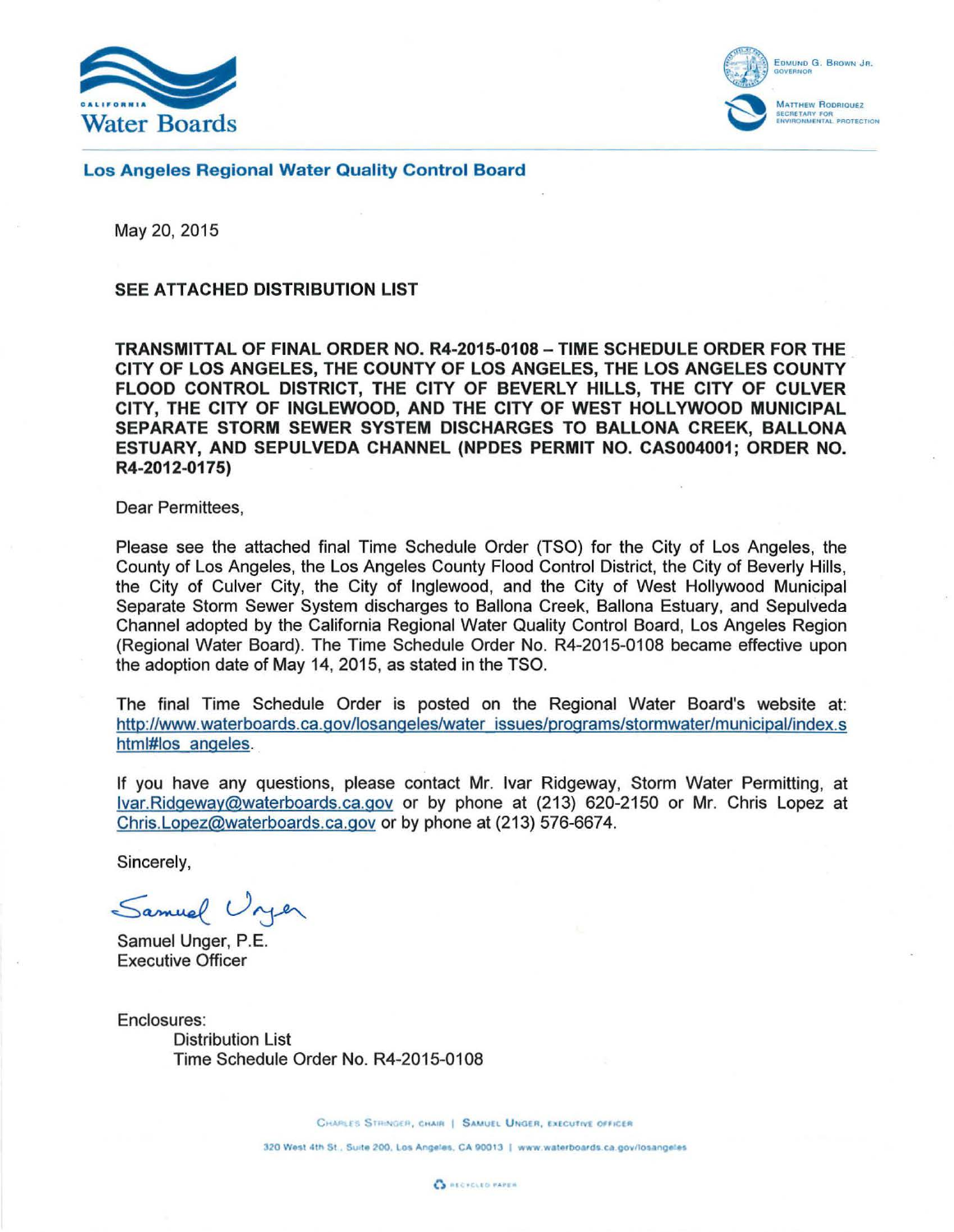Transmittal of Time Schedule Order No. R4-2015-01 08

cc: David Smith, NPDES Program, USEPA Region IX Diana Messina, Division of Water Quality, State Water Resources Control Board Hubertus Cox, City of Los Angeles Watershed Protection Division Ryan Thiha, City of Los Angeles Watershed Protection Division Kaden Young, City of Culver City Paul Alva, County of Los Angeles Department of Public Works Bruce Hamamoto, County of Los Angeles Department of Public Works TJ Moon, County of Los Angeles Department of Public Works LYRIS Mailing List - Storm Water Los Angeles County MS4